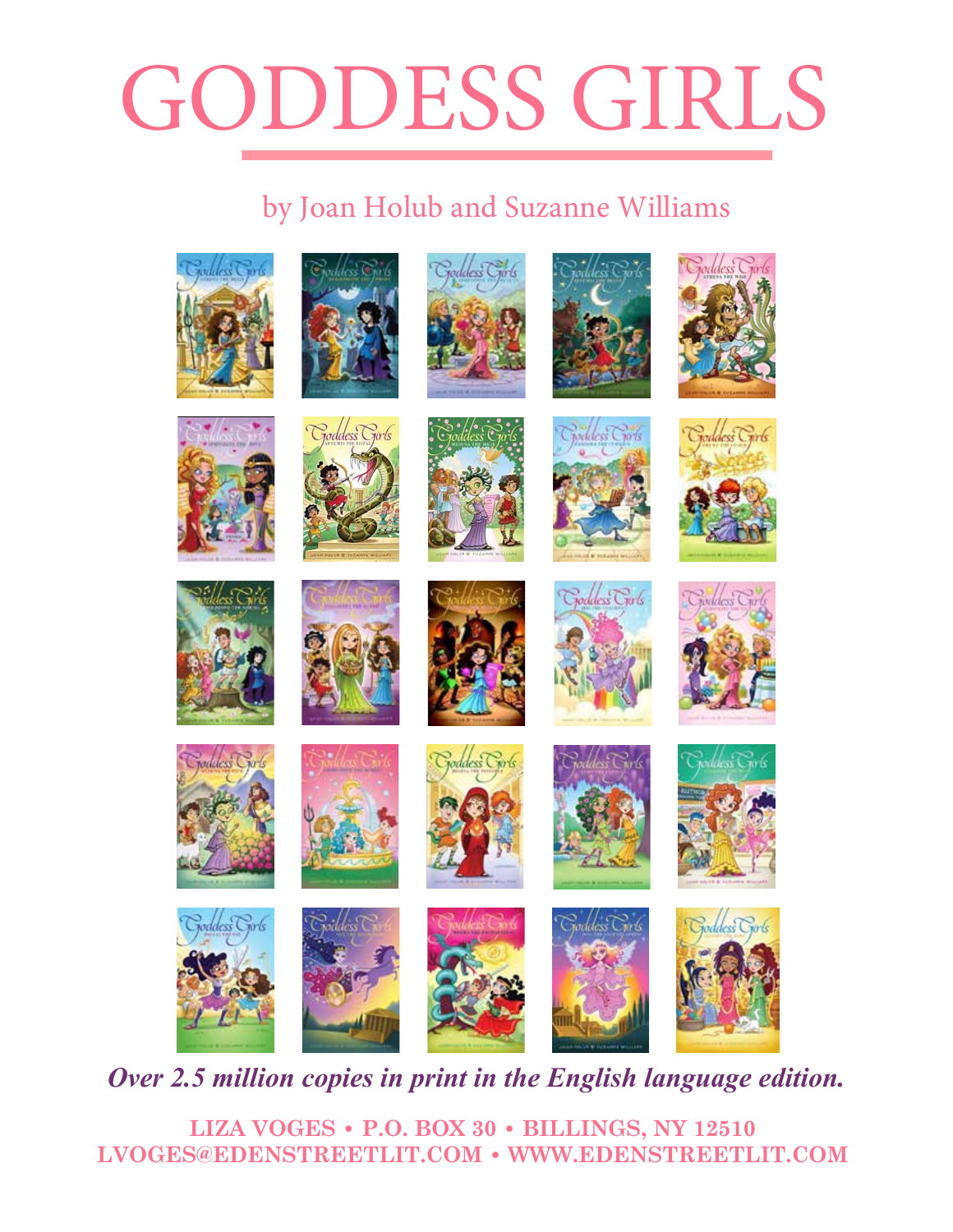

## **#1 ATHENA THE BRAIN**

Athena has always been above average. She's never quite fit in at Triton Junior High, but who would've guessed that Athena is actually a goddess? Principal Zeus's daughter, to be exact. When she's summoned to Mount Olympus Academy, Athena thinks she might actually fit in for the first time in her life. But in some ways, school on Mount Olympus is not that differ-ent from down on Earth, and Athena is going to have to deal with the baddest mean girl in history—Medusa!



#### **#2 PERSEPHONE THE PHONY**

As Persephone's mother encourages her to do, she often "goes along to get along" instead of doing what she really wants. But when she meets Mount Olympus Academy bad-boy Hades, she finally feels she has found someone with whom she can be herself. He's the first person who actually listens to her, and she finds herself liking him, despite the fact that the other goddess girls think he's bad news. But if he makes her feel so special—and so comfortable—can he really be all that bad?



#### **#3 APHRODITE THE BEAUTY**

Aphrodite delights in helping mortals in love, but she's pretty annoyed at the constant attention she gets from the godboys at Mount Olympus Academy. When she decides to give Athena a makeover, she's a bit unprepared for the result. She didn't count on all the interest Athena's new look would get. And she certainly never thought she'd find herself jealous of one of her best friends! Can she put her jealousy behind her and help him find true love?



#### **#4 ARTEMIS THE BRAVE**

Artemis may be the goddess of the hunt, but that doesn't mean she always feels brave. Will she find the courage to talk to Orion (the new mortal "star" at school), to make him see her as more than a pal and to ace Beastology class?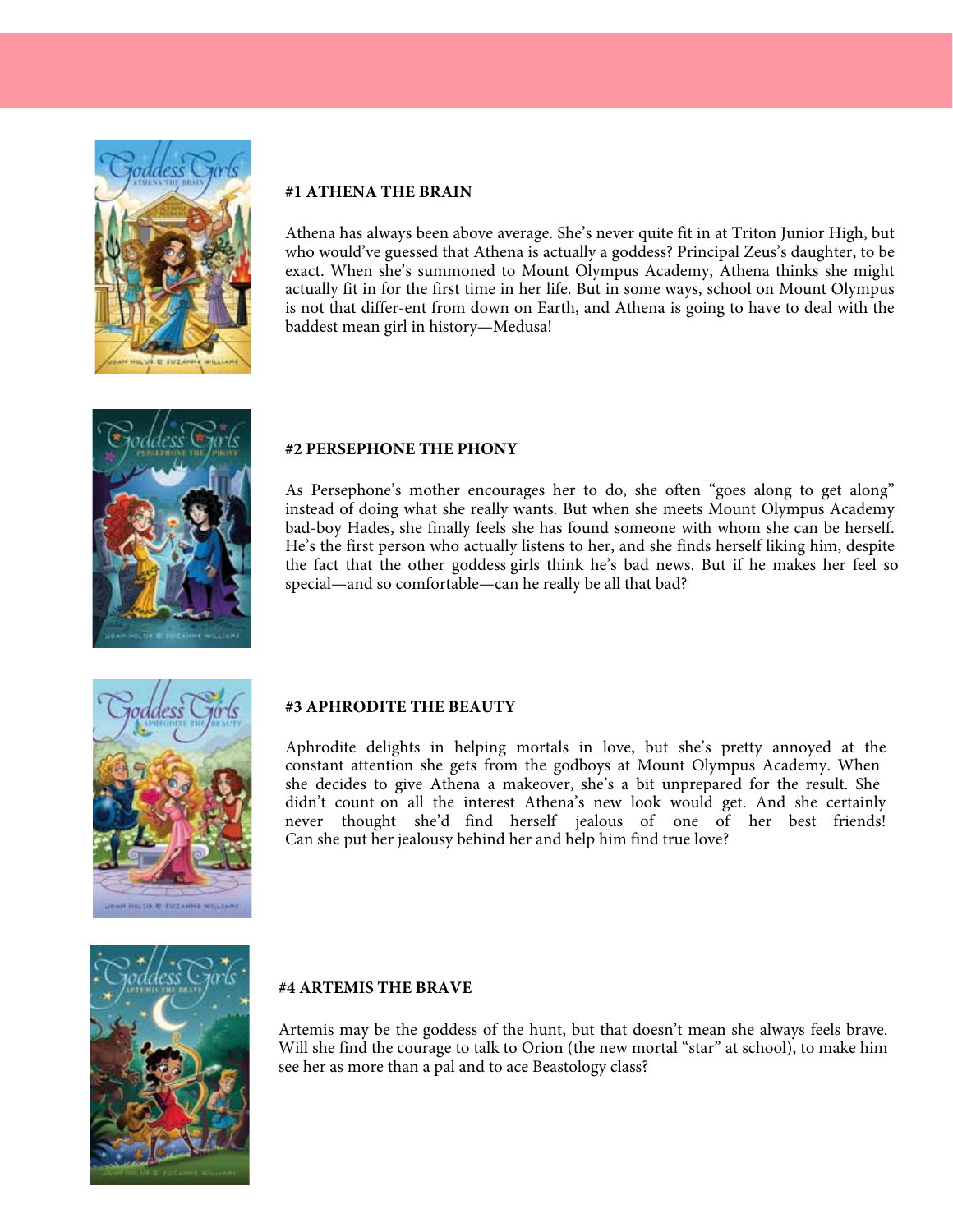

#### **#5 ATHENA THE WISE**

Athena isn't the only new kid at Mount Olympus Academy . . . When a mortal named Heracles trans-fers to the academy, Athena understands what he's going through. She started at MOA a few months ago. Not only does Heracles need help fitting in, he also has to complete twelve "labors" or be kicked out of school! When her dad, Principal Zeus, asks her to secretly look after the new boy, Athena winds up capturing mythical beasts and shoveling poop. It will take all of her famed wisdom to sort out her own problems and help Heracles succeed!

#### **#6 APHRODITE THE DIVA**

After a teeny misunderstanding in class, Aphrodite is failing Hero-ology. To raise her grade, she con-cocts a brilliant plan—an extra-credit project for match making mortals. This brings her face-to-face with fierce competition—an Egyptian goddessgirl named Isis. Now the race is on to see which of them can match make Pygmalion—the most annoying boy ever! Will Aphrodite wind up making a passing grade after all? Or will she end up proving she's a diva with more beauty than brains?

#### **#7 ARTEMIS THE LOYAL**

It's time for the annual Olympic Games at Mount Olympus Academy and the four goddessgirls are not happy—especially Artemis. Even though she's better at sports than most of the godboys, she can't compete because the Games are boys only. No fair! If that wasn't annoying enough, some of the com-petitors are pushy giants, she has mixed feelings about a mortal boy named Actaeon and she's at odds with her twin brother, Apollo. Can Artemis win back his trust—and find a way to win on the field, too?



#### **#8 MEDUSA THE MEAN**

Queen of the mean . . . or misunderstood? Medusa Gorgon is definitely not part of the popular crowd. With snakes for hair and an even snakier personality, no one at Mount Olympus Academy is clamor-ing to be BFFs with her. But deep down, Medusa just wants to fit in. And she thinks the key to all her problems is immortality—something that most of her classmates and her own sisters have. The Im-mortalizer promises to make that dream come true. But at what price?



#### **GODDESS GIRLS SUPER SPECIAL: THE GIRL GAMES**

The four most popular goddessgirls at MOA, Artemis, Athena, Aphrodite and Persephone, are finally getting a chance to hold a girls-only Olympic Games! But organizing visiting athletes like those crush-stealing Amazons isn't easy. Artemis is trying too hard to do everything herself, Athena's in trouble over a winged horse named Pegasus and Aphrodite and Persephone are fighting over a lost kitten named Adonis. Will everything come together in the end?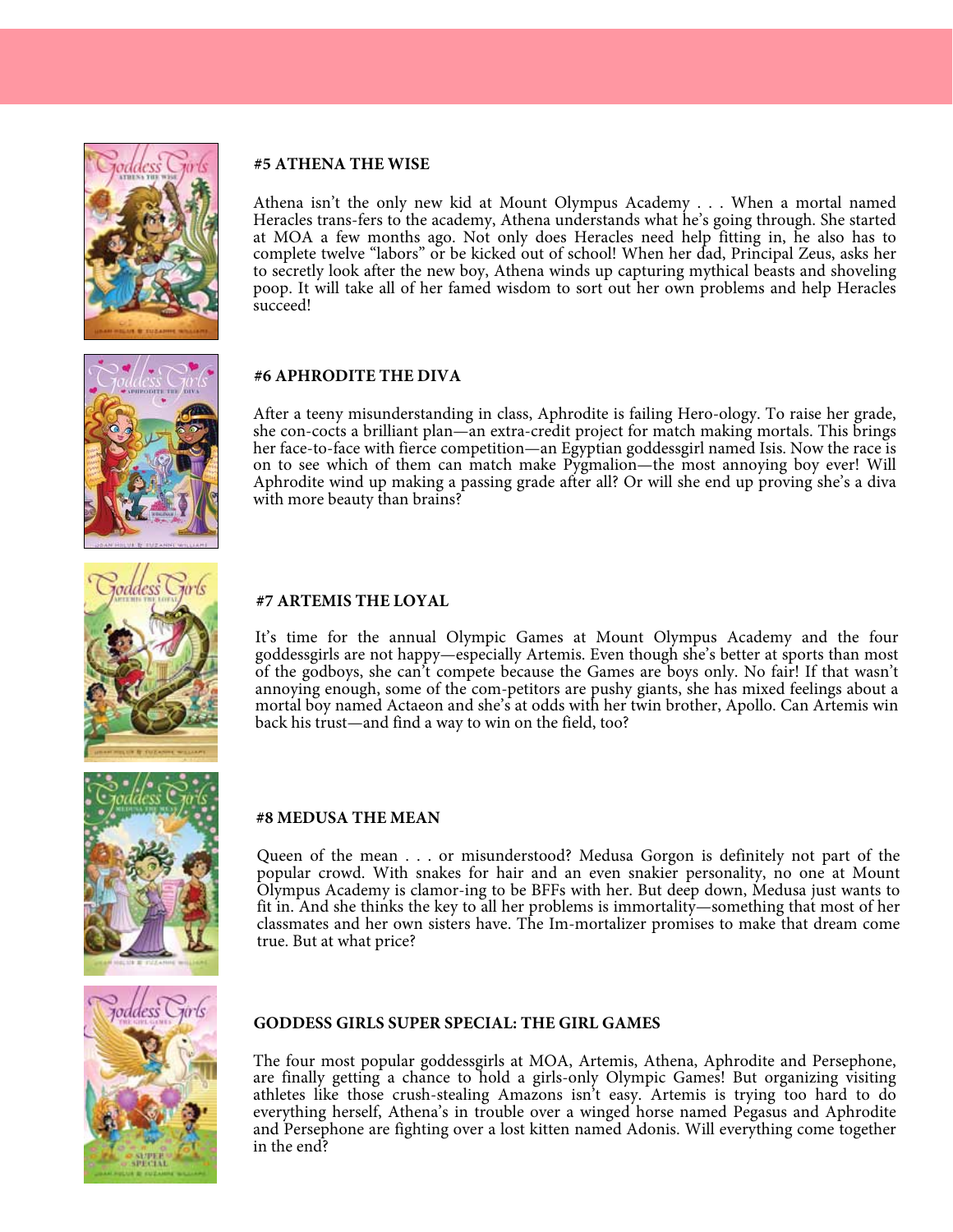









#### **#9 PANDORA THE CURIOUS**

Is Pandora about to open up a box of trouble? One of the few mortals at Mount Olympus Academy, Pandora is famous for her mega quizzical nature – not that she thinks there's anything wrong with being curious, of course! Her curiosity kicks into high gear when a godboy named Epimetheus brings a mysterious box to school. Pandora can't help but take a peek inside when it unexpectedly lands in her lap.

#### **#10 PHEME THE GOSSIP**

As the goddess girl of rumor and gossip, Pheme prides herself on being "in the know" and having the most up-to-date info on anyone and everyone at Mount Olympus Academy. To make sure that people really get her VIP messages, her words tend to linger in cloud letters above her head—just in case people don't catch what she says! But not everyone is thrilled with Pheme's insider knowledge on everything MOA—including the Goddess Girls.

#### **#11 PERSEPHONE THE DARING**

Orpheus was devastated when he lost Eurydice to the Underworld, so he asks Persephone to help get her back. Though it means breaking some very serious Underworld rules, Persephone pushes Hades to return Eurydice to the living world. But restoring Orpheus's one true love might jeopardize Persephone's own chances with her biggest crush...

#### **#12 CASSANDRA THE LUCKY**

Meet Cassandra, the newest student at Mount Olympus Academy! She has an amazing talent—but will her new friends believe her? This Goddess Girls story is based on the myth of Cassandra, who has the gift of seeing the future except no one believes her. Can Apollo, the god of prophecy, help his new crush?

#### **#13 ATHENA THE PROUD**

Athena wants to upgrade a labyrinth for King Minos, but her approach causes problems in this Goddess Girls adventure. Athena's arrogance gets the best of her when her attempts to improve King Minos's labyrinth have unexpected -and disastrous- results!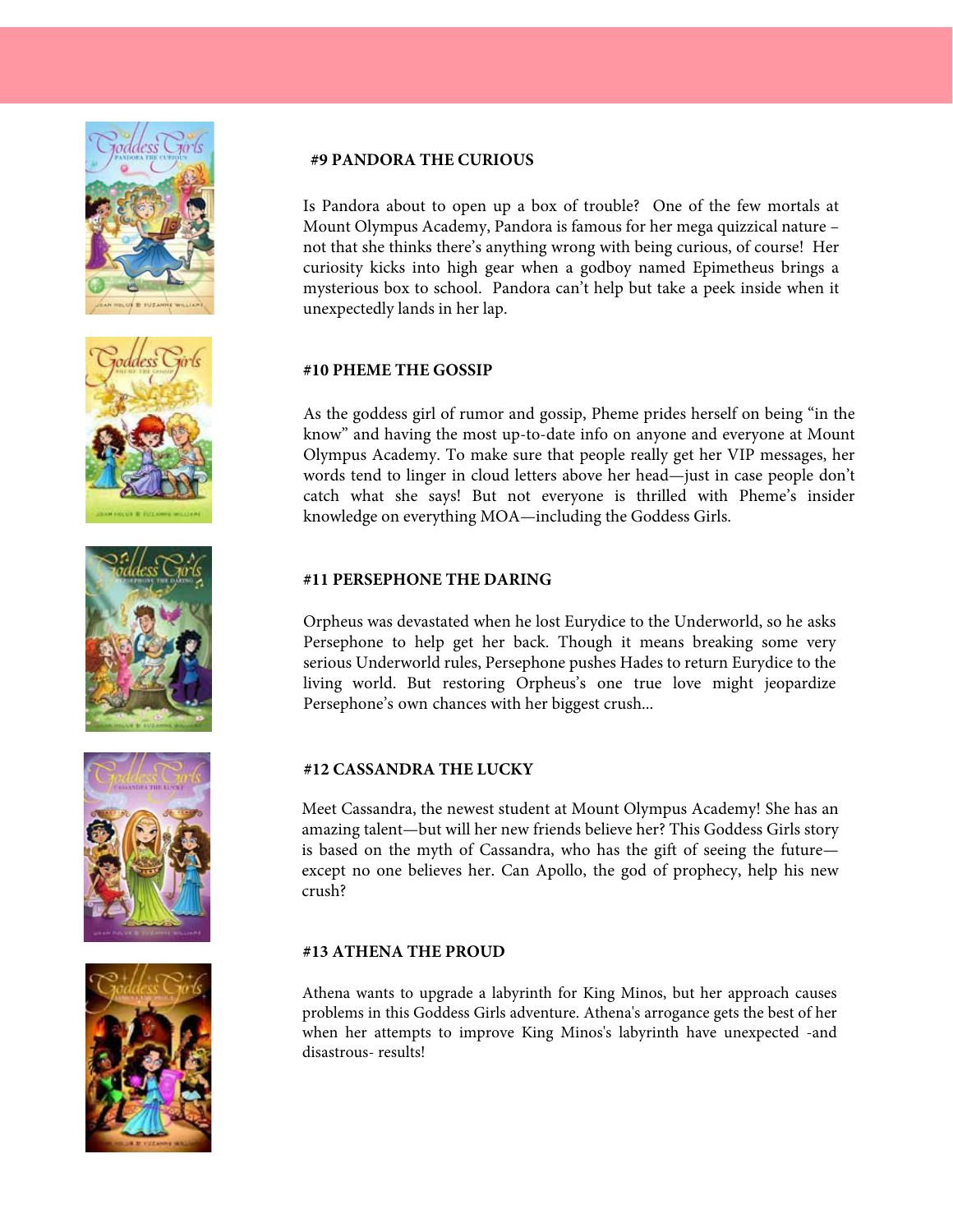









#### **#14 IRIS THE COLORFUL**

Iris is the most colorful goddess girl at Mount Olympus Academy. In fact, her hair and delicate wings can change color according to her mood! And when Iris figures out how to create magical rainbow slides that will allow her to travel from Mount Olympus to Earth and back in a flash, she suddenly becomes a messenger in high demand.

#### **#15 APHRODITE THE FAIR**

Eris is a goddess girl who has a penchant for causing trouble. So when her brother, Ares, is celebrating his thirteenth birthday, she can't let the occasion go by without a little mischief. After all, she is the goddess of discord and strife!Aphrodite is determined to make sure Ares gets the attention he deserves, but can she handle what Eris has planned?

### **#16 MEDUSA THE RICH**

When Medusa suddenly becomes able to turn objects into gold just by touching them, she is thrilled. Gold, gold, everywhere! But it's not just objects that become golden—it's also food, and, even people! Her new ability turns out to be more dangerous than delightful, but can she do anything to reverse it?

#### **#17 AMPHITRITE THE BUBBLY**

A new mergirl shows up at Mount Olympus Academy—and Poseidon just might be her perfect match in this seventeenth Goddess Girls adventure. Amphitrite is a mergirl with a big crush on Poseidon—but will his quirks make her fall out of like?

#### **#18 HESTIA THE INVISIBLE**

Hestia feels unseen at Mount Olympus Academy in this eighteenth Goddess Girls adventure.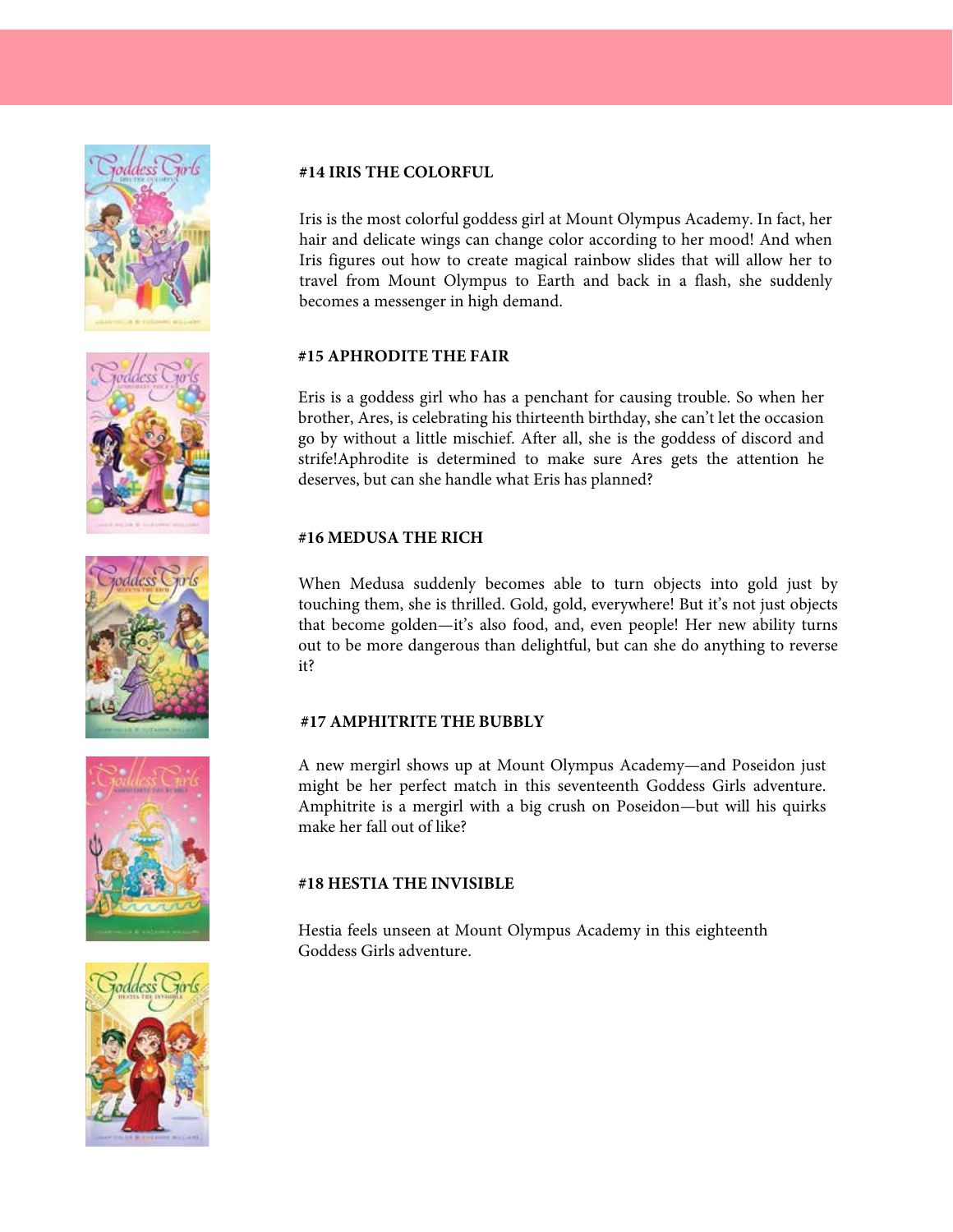







#### #19 ECHO THE COPYCAT  $\#17$  EUIU THE CUI FUAT

Echo is a forest-mountain nymph and the new girl at Mount Olympus endear her to her fellow classmates—in fact, it has the opposite effect! expressions, and slang of the cool MOA students. While imitation is capressions, and stang of the coor *MON* statems. While inhitiation is Academy. She is a little nervous, so she tries to mimic all of the gestures, supposed to be the best form of flattery, Echo's

#### #20 CALLIOPE THE MUSE adventure! adventure! #20 CALLIOPE THE MUSE

Calliope, the muse of epic poetry, has trouble putting her bright and fun ideas into action in this twentieth Goddess girls adventure! adventure!

#### **#21 PALLAS THE PAL Rights: Rights:**

Pallas, the daughter of Triton and messenger of the sea, enrolls at Mount Olympus Academy in this twenty-first Goddess Girls adventure!

### $#22$  NYX THE MYSTERIOUS **Turkish: Alfa Basim Yayim Dagitim #22 Nyx the Mysterious Compupress Spanish: Editorial Di Que Si Greek:**

**Sold: German: Egmont Correct Basim International Basim Streep Academy in this twenty-second Goddess Girls adventure!** The mysterious Nyx, Goddess of Night, enrolls at Mount Olympus **Turkish: Alfa Basim Yayim Dagitim Compupress** Freaderin<sub>1</sub>